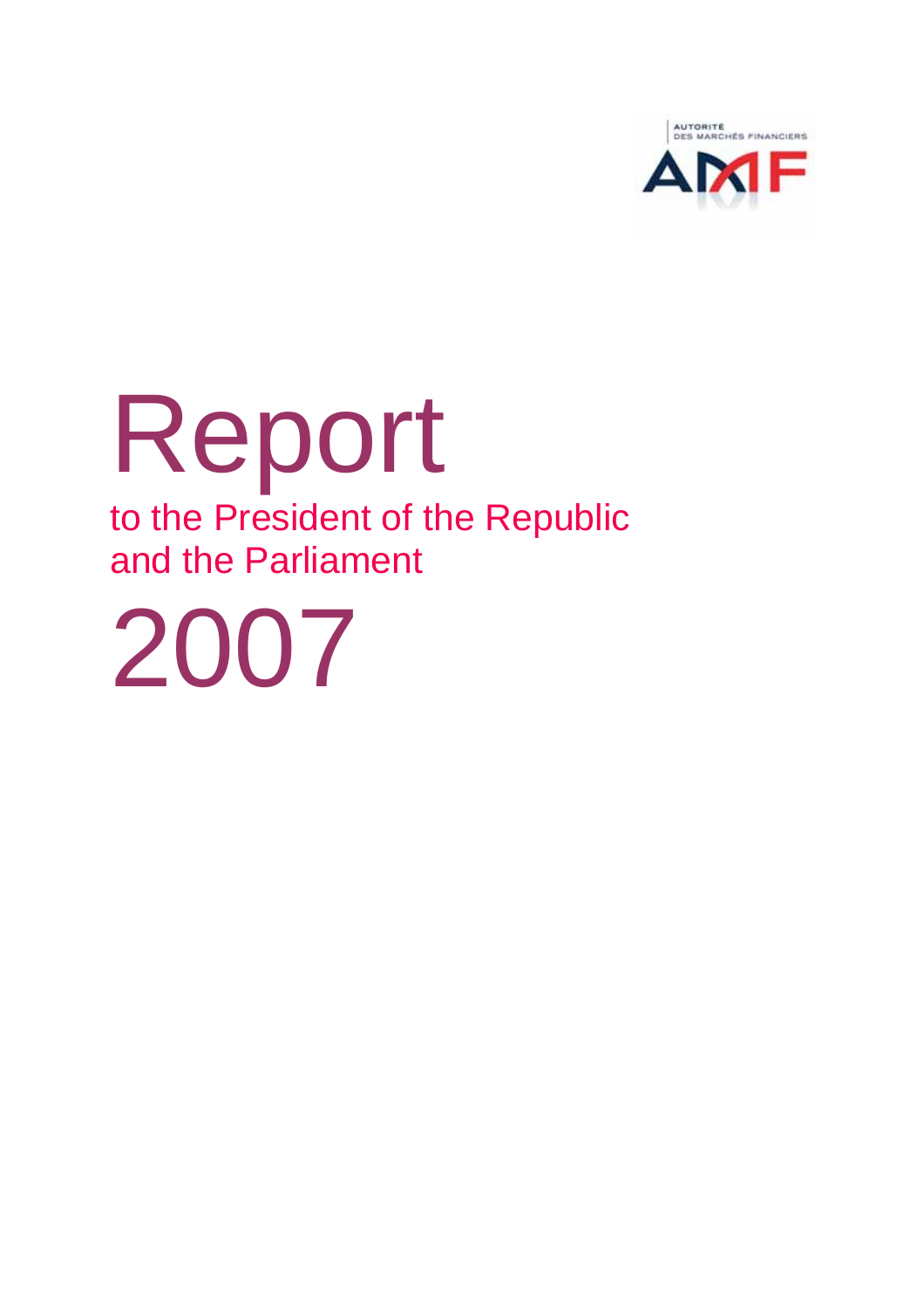This report covers 2007 and the first months of 2008. It was produced by the departments of the AMF and completed on 18 April 2008.

It was adopted on 25 April 2008 by Michel Prada, Chairman of the Autorité des marchés financiers (AMF) and by the members of the AMF Board: Jacques Delmas-Marsalet, Martine Ract-Madoux, Philippe Adhémar, Jean-Paul Redouin, Jean-François Lepetit, Jean de Demandolx Dedons, Jean-Michel Naulot, Bernard Esambert, Marie-Ange Debon, Bernard Field, Jean-Pierre Hellebuyck, Dominique Hoenn, Yves Mansion, Jean-Pierre Pinatton and Jean-Claude Mothié. Pursuant to Article L. 621-19 of the Monetary and Financial Code, Michel Prada has the honour of presenting the report to the President of the Republic and the Presidents of the Senate and the National Assembly.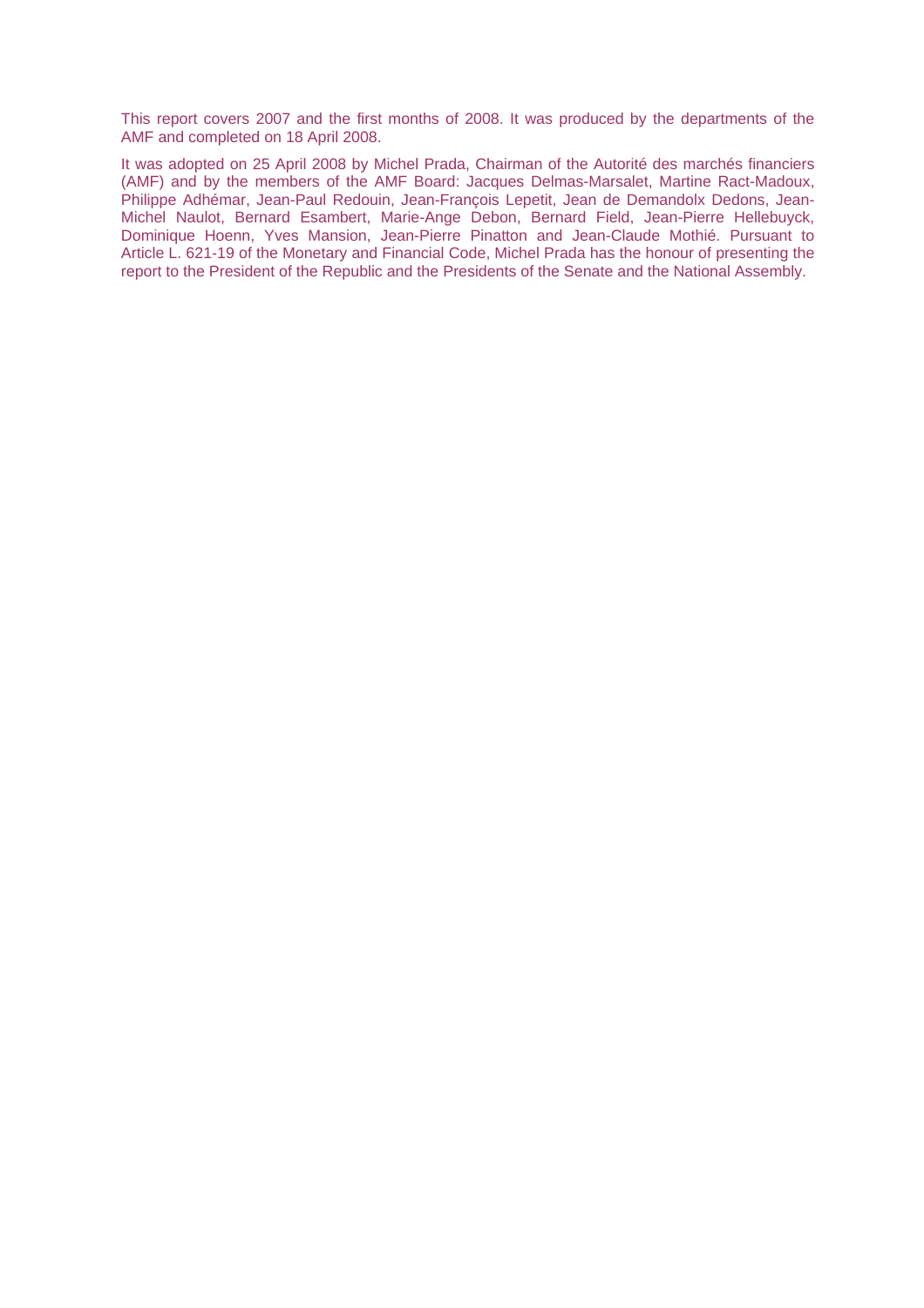## **REPUBLIQUE FRANCAISE**



**The Chairman** 

Paris, 2 June 2008

Mr President,

It is my distinct honour to present this fifth annual report of the Autorité des marchés financiers (AMF), for 2007, to you and to parliament.

Twenty years on from the 1987 bond crisis, the dominant event of 2007 was the subprime crisis that erupted in the summer, putting an abrupt halt to previously positive market trends both in France and abroad.

The AMF had to deal with the major fall-out from this event, cooperating closely with banking authorities to manage the domestic impact and playing an active part in international efforts to cope with the crisis. In addition, it took an active part in the work done by international bodies to analyse market failures and devise short-term and medium-term measures to address them and prevent a repeat occurrence.

At the same time, the AMF made an active contribution to the regulatory developments needed to adapt the French markets to the new paradigm created by the European Commission's action plan to unify the European market in financial services.

Furthermore, in line with its remit to safeguard savings and investment, ensure proper investor information and maintain orderly markets, the AMF unceasingly pursued its routine activities – approval, registration, authorisation, supervision and policing – in respect of the many transactions coming within its jurisdiction.

In conducting its activities, the AMF continued to implement the Better Regulation approach that it crafted in association with the French financial community in 2006 and that now informs all its initiatives and operating procedures.

For 2007, a comparison of year-end data fails to reflect the contrast between the first half-year, which was broadly promising, and the second half, which all but wiped out the first six months' gains.

The combined market capitalisation of the companies listed on Euronext Paris amounted to €1,874 billion at end-2007, up slightly on 31 December 2006 and roughly equivalent to France's gross domestic product for the year.

The gradual decline in the number of companies listed on the regulated market, Eurolist, continued in 2007, with 707 companies recorded at year's end compared with 730 at end-2006. However, this was offset by the relative success of Alternext, an organised market for medium-capitalisation growth companies, which ended the year with 111 listings compared with 75 at end-2006. Paris is now the world's sixth most highly capitalised stock market, behind London and Shanghai. Net equity issuance in 2007 amounted to €21 billion, a slight year-on-year increase. This stands in contrast to a negative balance of nearly €630 billion in the USA, due to a high level of share buybacks. Amid uncertainty about market trends and the subprime crisis, trading volumes reached record levels and volatility increased sharply. Mergers and acquisitions also rose to new heights but later fell back as the crisis undermined confidence.

Regulated derivatives markets reported strong growth and sustained activity, which contrasted – as was also the case for cash equity markets – with the gradual seizing-up of the over-the-counter markets for securitisation and debt instruments.

The asset management industry had a satisfactory first half-year but was subsequently hit heavily by the subprime crisis. Assets under management at year-end 2007 were on a par with the end-2006 figure, while the number of investment management companies increased to 536 by 31 December.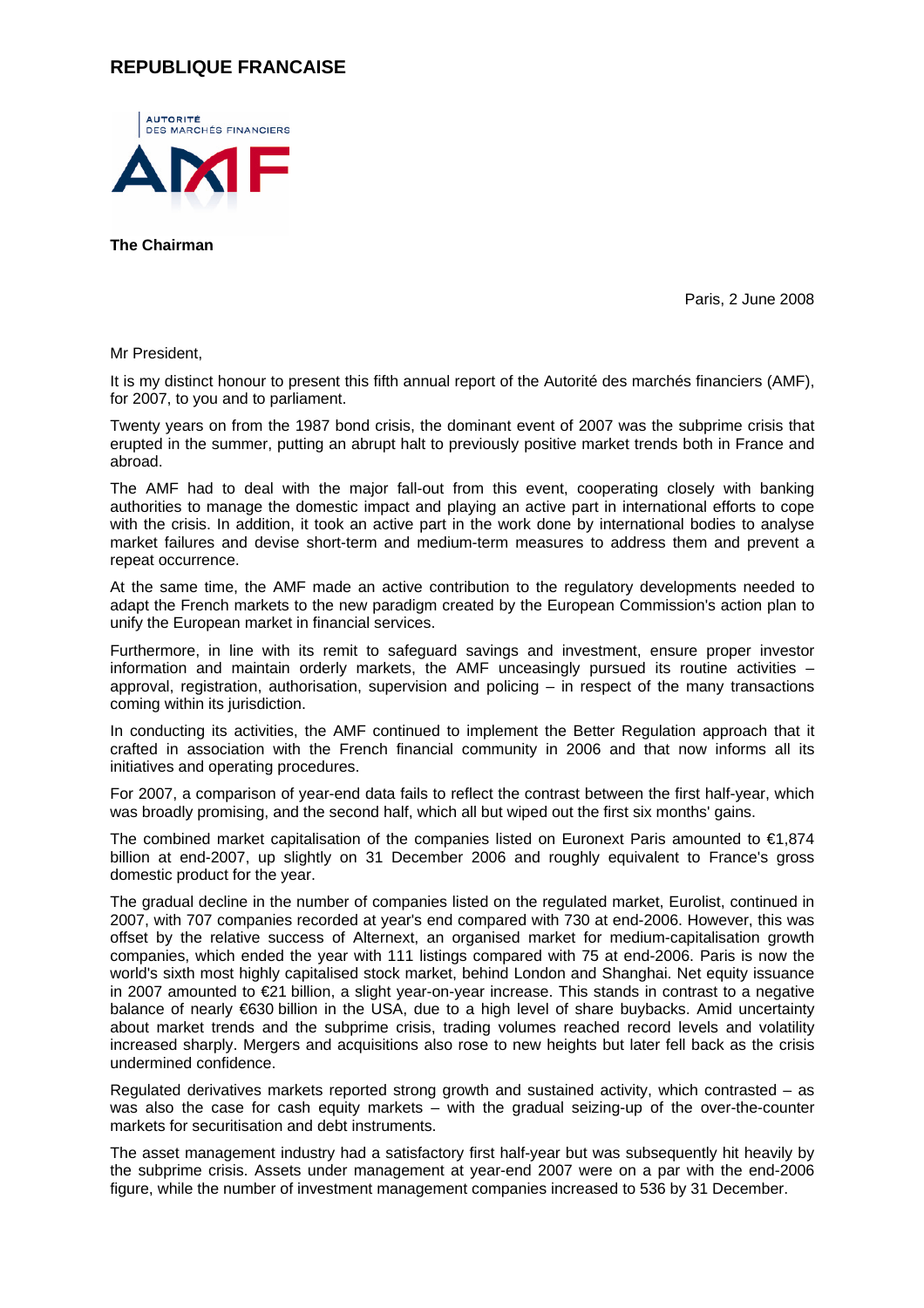## Several aspects to the subprime crisis

The crisis corresponds firstly to a major disruption of trends that had resulted from a lengthy period of ample liquidity and a deep-seated imbalance in world trade. Inflows of liquidity reinvested in the USA, combined with low inflation stemming from competition from low-cost countries, put downward pressure on interest rates and prompted investors to seek higher returns without properly measuring their risk exposure. It also encouraged laxer lending discipline, especially as regards subprime mortgages, doubtless facilitated by large-scale reliance on securitisation techniques.

Risk transfer developed quickly against a backdrop of financial innovation and was ill-managed. The originate-to-distribute model flourished amid the technical and legal ambiguities arising from unreliable and often nontransparent securitisation techniques, an unsuitable rating system, and excessive investor confidence in the quality of products and robustness of mechanisms in over-the-counter markets. As early as 2005, then again in 2006 and yet again at the start of 2007, the AMF called attention to the more worrying aspects of these developments through a series of reports and publications, particularly on credit rating agencies. When the US property bubble burst as a result of rising interest rates, it unsettled the entire system, shattered the confidence of market participants and triggered a downward spiral in securitised assets. Banks, fettered by poorly identified contractual arrangements or facing serious reputational risk, had to bring huge amounts of devalued securitisation instruments back onto their balance sheets. This led to a crisis of confidence and then to an unprecedented liquidity crunch, compounded in some cases by a solvency crisis.

Financial regulators reacted swiftly to these events. Firstly, central banks and banking authorities and then market authorities intervened to restore transparency and normal market operations and also to protect the interests of retail investors. (This is not the appropriate place to comment on the key role played by central bankers and banking supervisors in managing the liquidity crisis or, in some countries, dealing with bank defaults.)

Collaborating closely with the Banque de France and liaising with representatives of the asset management industry, the AMF moved into action to deal with the first manifestations of the crisis in France, when certain investment funds were adversely affected by sudden massive demand for redemptions. As far as possible, it sought to protect investors' interests and ensure they received equal treatment, be it for the valuation of their assets, subscription / redemption freezes or the liquidation of certain funds.

In parallel, the AMF was involved in the international bodies charged with analysing the crisis and seeking ways of tackling it. As chair of the Technical Committee of the International Organization of Securities Commissions (IOSCO) until May 2008, when IOSCO held its annual conference in Paris, it headed a task force set up to react to the subprime crisis. The task force focused in particular on the issues of transparency, valuation and integrity that arise at various stages of the securitisation process. The AMF also helped to relaunch the work of the IOSCO task force on the code of conduct for credit rating agencies. And as a member of the ad hoc working group of the Financial Stability Forum, along with the Banque de France, it helped to draft the report presented to the G-7 in April 2008, and endorsed the report's conclusions.

Regarding the regulation of corporate financing and listed company disclosures, the highlights of 2007 included the transposition of European directives, several major decisions on actions in concert that could trigger the obligation to file a tender offer, and ongoing efforts to adapt to IFRS. All of this took place in a context of relatively slower activity.

Applying its Better Regulation method, the AMF sought to calibrate its requirements to the size of different companies and the importance of the issues at stake, without losing sight of the need for transparency, good governance, and fit and proper behaviour. It marked out clear boundaries for creeping takeovers and continued its deliberations on shareholder democracy. In the latter area, the key areas of focus were the exercise of voting rights, the transparency of major holdings, and the possibility of overseeing shareholder activism by entities motivated by short-termist considerations, which use roundabout methods to influence general meetings of shareholders without assuming the economic risks inherent in share ownership. The AMF also took account of data concerning competition among financial centres to list foreign companies. In consequence, it officially recognised the professional investor compartment on Euronext Paris, accepted prospectus filed by US companies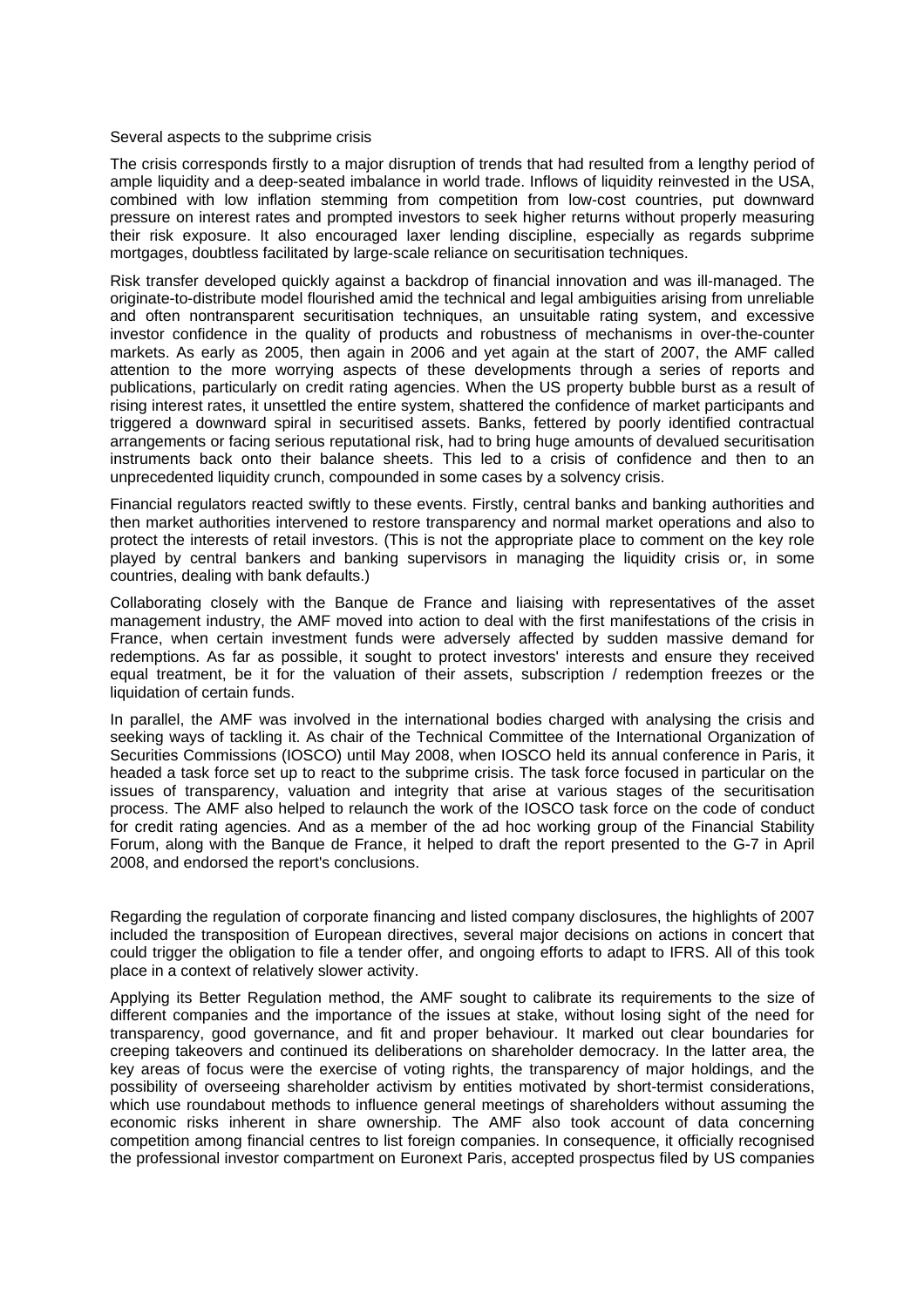and compliant with SEC standards, and signed a memorandum of understanding with the Israel Securities Authority to facilitate the listing of Israeli companies in Paris.

As regards the regulation of investment services providers, the AMF has exclusive powers over asset managers and it shares jurisdiction with the banking authorities to oversee other types of services providers as well as trading and post-trade infrastructures.

Aside from the impact of the financial crisis, the AMF concentrated mainly on three areas of improvement in the asset management industry:

> simplifying authorisation and approval procedures to make market participants accept greater responsibility and, wherever possible, to replace a detailed system of rules with a principles-based approach;

> emphasising the conditions for marketing financial products, particularly the disclosure of management fees and commissions and the assurance that commercial information and advice is appropriate to the type of client and to his or her objectives;

> modernising the French regulatory framework to foster the development of home-grown hedge funds.

Concerning investment services providers in general, 2007 was marked by preparations for the entry into force of the Markets in Financial Instruments Directive (MiFID), which took effect on 1 November. MiFID has not only radically overhauled the rules of organisation and conduct applicable to intermediaries; it has also abolished the rule requiring trade orders to be centralised on the regulated market. Praise is due to all market participants whose involvement and efforts enabled the Paris financial centre to transpose this seminal, innovative European legislation in a timely manner.

Unprecedented changes are taking place in trade infrastructures (exchanges, electronic trading facilities, and the order internalisation systems of major intermediaries) and post-trade systems (clearing, settlement and delivery of financial instruments). These changes concern legal aspects, such as demutualisation and competition; technologies, with a shift to electronic operations; and industrial issues like cross-border concentration. They raise many questions in terms not only of regulation but also of financial centres' strategic interests. The AMF has been highly visible in all these areas, cooperating with the banking authorities and its foreign counterparts to keep pace with ongoing changes while ensuring the orderly operation of market systems (Euronext Paris, LCH.Clearnet SA, Euroclear France) and protecting the interest of the French markets.

The AMF performed its market surveillance and discipline function without let-up throughout 2007. The automated daily processing system for market data handled 450 million orders and 107 million trades in 2007, generating 39,000 alerts. The automated system that allows the AMF to exchange information with its European counterparts went live in November. Some 200 in-depth inspections and investigations were launched during the year. The Enforcement Committee initiated 33 proceedings that resulted in 65 sanctions against 39 individuals and 26 legal entities. The sanction system set up by the market regulator has evolved over the past two decades and has now reached a satisfactory balance. It was redefined when the AMF was created four years ago and now meets the requirements of the European Convention of Human Rights. Moreover, its underlying model was not without influence on the European system established under the Market Abuse Directive, with which it fully complies. The system can certainly be further improved and I have submitted proposals to that effect to the government. I hope these will be implemented in the near future. In my view, therefore, it would be both inappropriate and dangerous to destabilise the system through new, radical changes that could undermine its efficiency and harm the reputation of the Paris financial centre.

The AMF pursued its efforts to educate the general public, notably through its support for the Institute for Public Financial Education, which was set up on its initiative in April 2006, and through the mediation and consumer information department, which handled nearly 2,000 cases, including 493 mediation cases.

At this writing, France is preparing to take over the Presidency of the European Union, the financial crisis is still unfolding, and competition among financial centres is relentless.